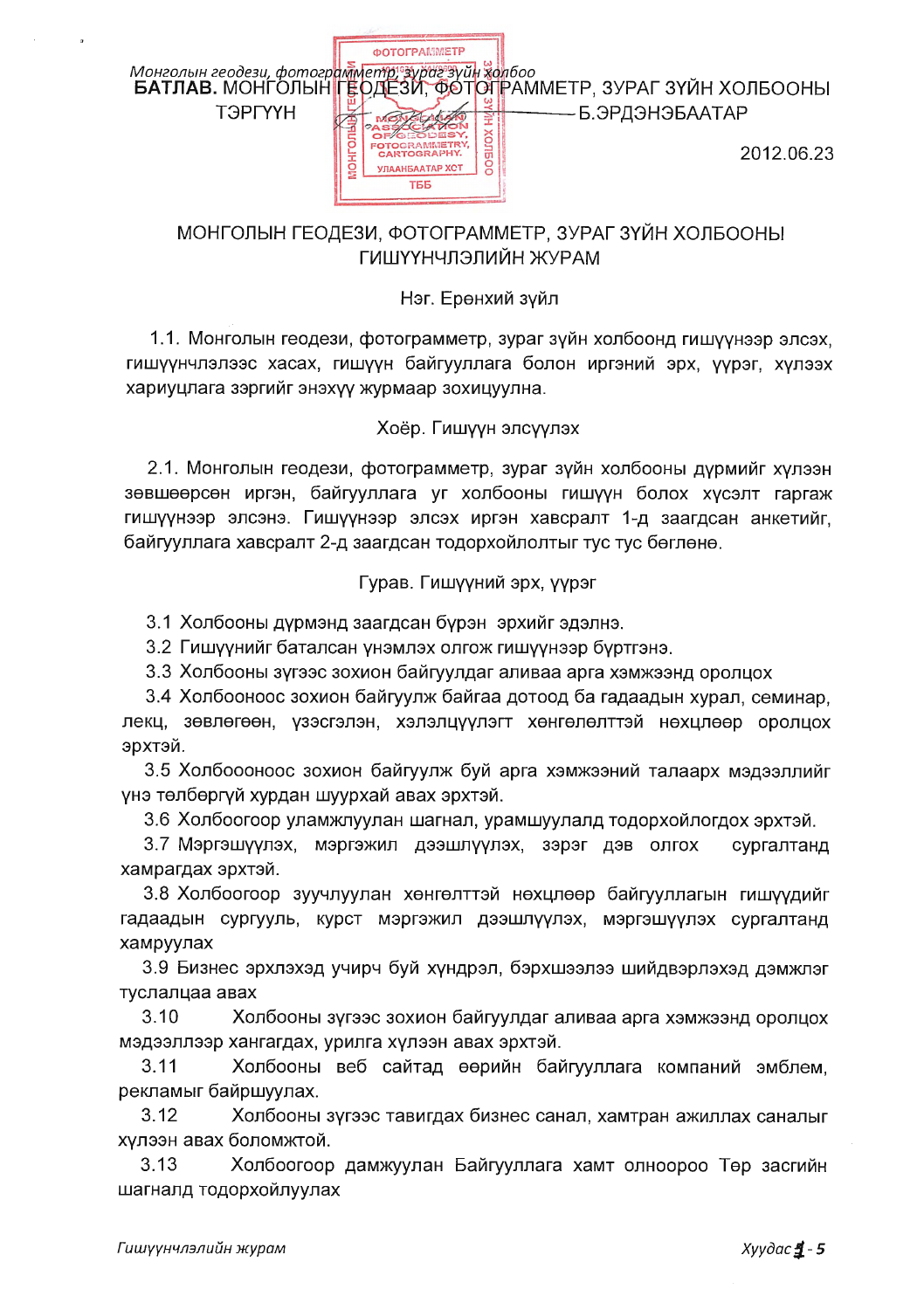$3.14$ Холбоогоор дамжуулан олон улсын Бизнес яармаг, үзэсгэлэнд, аялалд оролцох

Татварыг хэсэгчлэн төлж болно.  $3.15$ 

 $3.16$ Холбооны үйл ажиллагаатай холбоотой санал шүүмжлэлийг веб сайтаар дамжуулан чөлөөтэй өрнүүлэх

Холбооны дэргэдэх 1. Стратеги, бодлого төлөвлөлт 2. Гадаад  $3.17$ харилцаа 3. Олон нийт, дотоод үйл ажиллагааны зөвлөлүүдэд гишүүнээр элсэх, бусад байгууллагуудтай хамтран ажиллах

Холбооны вэбсайтад байршдаг гишүүдийн жагсаалтанд өөрийн  $3.18$ компаний нэрийг оруулах

Холбоотой хамтран мөн холбооны туслалцаа дэмжлэгийн үндсэн  $3.19$ дээр төрөл бүрийн арга хэмжээ зохион байгуулах

Өөрийн аж ахуйн нэгжийнхээ ажиллах туршлагийг сонирхож буй 3.20 талдаа холбоогоор дамжуулан сурталчлуулах

 $3.21$ Холбооны жинхэнэ гишүүн гэсэн логог өөрийн вебсайт болон албан бланкан дээр байрлуулах

 $3.22$ Холбооны дүрмэнд заагдсан бүрэн үүргийг хүлээнэ.

 $3.23$ Холбооны гишүүн иргэн, байгууллага нь геодези, зураг зүйн үйл ажиллагааг явуулахдаа ажлын үнийг холбооны гишүүд болон удирдах зөвлөлөөс гишүүдийн нийтээр дагаж мөрдөхөөр баталсан тухайн ажилд харгалзах үнийн хамгийн бага хязгаараас буулгахгүй байх.

 $3.24$ Геодези, зураг зүйн үйлдвэрлэл, үйлчилгээг явуулахдаа батлагдсан стандарт, техникийн заавар, норм норматив, жишиг үнийг мөрдөхөөс гадна гүйцэтгэж байгаа ажлын чанарт онцгой анхаарал хандуулж ажиллана.

 $3.25$ Гишүүн иргэн, байгууллага нь гишүүний татвараа тогтоосон хугацаанд төлнө.

 $3.26$ Холбооны нэр хүндэд нөлөөлөх аливаа хэлцэл маргаанд оролцохгүй байх, МУ-ын хуулийн хүрээнд ажиллах.

 $3.27$ Холбооны нэр хүндийг өндөрт өргөж ажлын гологдол гаргахгүй ажиллах үүрэгтэй.

Шинэчлэн батлагдсан норм үнэлгээг мөрдөж ажиллана. 3.28

Дөрөв. Гишүүнчлэлийн татвар, хураамж

4.1 Иргэн, байгууллага нь Монголын геодези, фотограмметр, зураг зүйн холбоонд гишүүнээр элсэхдээ элсэлтийн хураамж төлөхгүй.

4.2 Гишүүн иргэн нь жилийн татварын хураамж 50000 төгрөг төлнө. Татварыг жил бүрийн II улиралд багтаан төлнө.

4.3 Гишүүн байгууллага нь уг холбоонд элссэн өөрийн байгууллагад ажиллаж байгаа гишүүн бүрийн тоогоор 50000 төгрөгийн татварыг жилд нэг удаа төлнө. /өөрөөр хэлбэл тухайн байгууллагын 5 хүн гишүүнээр элссэн бол гишүүн тус бүрийн 50000, байгууллагын 250000 нийтдээ 500000 төгрөг гэх мэт/. Жилийн татварыг тухайн жилийн II улиралд багтаан төлнө.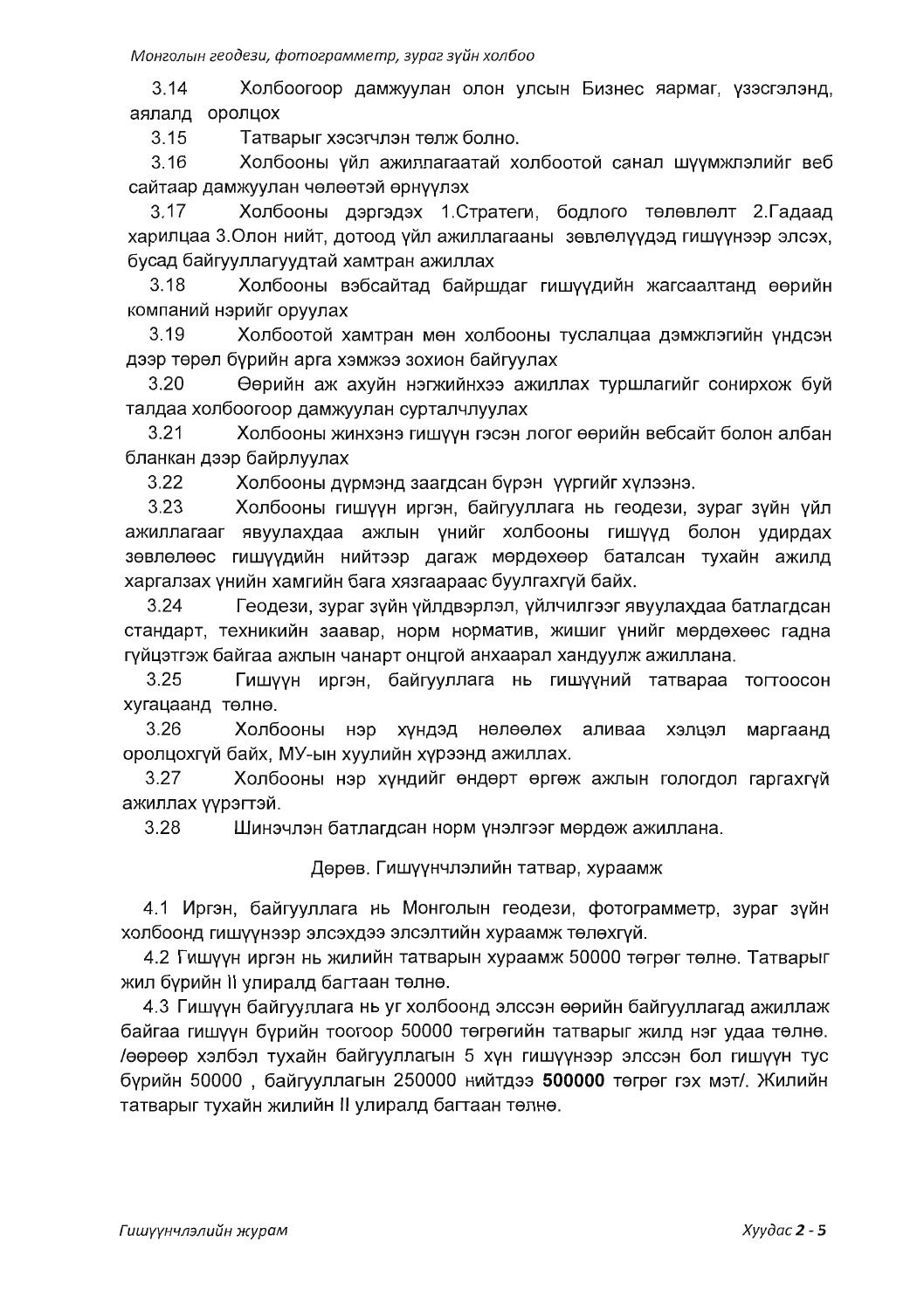#### Тав. Гишүүний хүлээх хариуцлага

5.1 Холбооны гишүүн иргэн, байгууллага нь энэхүү журмын 3.23 дахь заалтыг зөрчсөн нь нотлогдсон бол эхний удаа холбооны удирдах зөвлөлөөс анхааруулга өгөх ба зөрчлийг давтан гаргасан бол холбооны гишүүнээс хасах арга хэмжээг авна.

5.2 Холбооны гишүүн иргэн, байгууллага нь энэхүү журмын 3.24 дахь заалтыг зөрчиж, энэ талаар үйлчлүүлэгчдээс холбоонд гомдол ирсэн тохиолдолд удирдах зөвлөлөөс эхний удаа зөрчлийг арилгаж, дахин зөрчил гаргахгуй байх талаар анхааруулга өгнө. Хэрэв зөрчлийг давтан гаргасан бол тухайн зөрчил гаргасан иргэн, байгууллагыг холбооноос зохион байгуулах үйл ажиллагаанд оролцох, гишүүний холбооноос үр шим хүртэхэд нь хязгаарлалт хийнэ. Зөрчлийг удаа дараа гаргаж, удирдах зөвлөлийн тавьсан шаардлагыг биелүүлээгүй тохиолдолд холбооны гишүүнээс хасах хүртэл арга хэмжээг авна.

#### Зургаа. Гишүүнээс хасах

6.1 Гишуун иргэнийг татвараа тогтоосон хугацаанд төлөөгүй тохиолдолд сануулга өгөөд 2 сар өнгөрвөл гишүүнчлэлээс хасна.

6.2 Гишүүн байгууллагыг татвараа сануулга өгснөөс хойш 2 улиралд багтаан төлөөгүй тохиолдолд гишүүн байгууллагаас хасна.

6.3 Энэ журмын 3.23, 3.24-т заасныг удаа дараа зөрчсөн иргэн, байгууллагыг холбооны удирдах зөвлөлийн шийдвэрээр гишүүнээс хасна.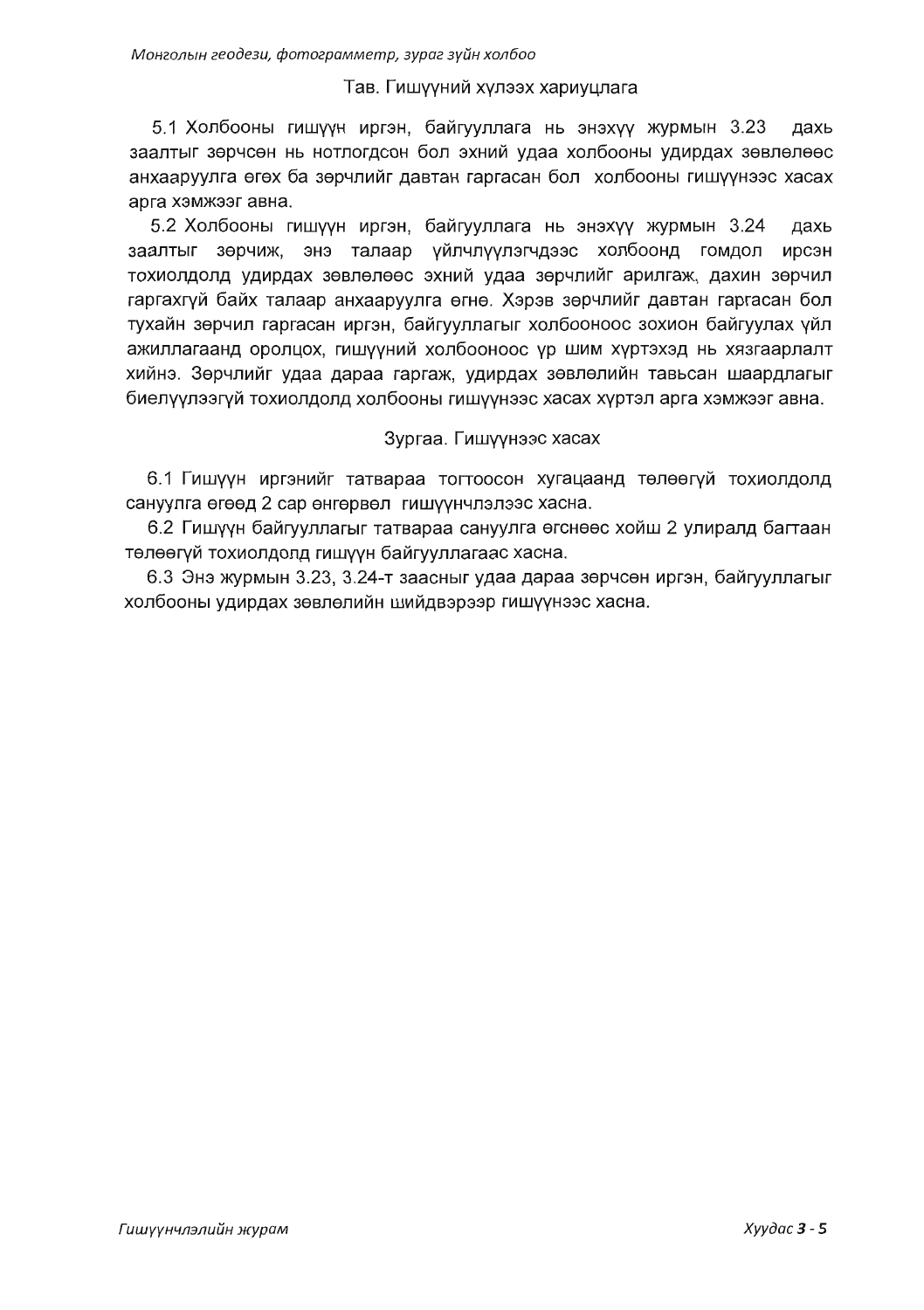# ГЗЗФХОЛБООНЫ ГИШҮҮНЧЛЭЛИЙН АНКЕТ

|                                          |  | 7. Регистр:  8. Боловсрол 9. Мэргэжил: |  |  |  |  |  |  |  |  |
|------------------------------------------|--|----------------------------------------|--|--|--|--|--|--|--|--|
|                                          |  |                                        |  |  |  |  |  |  |  |  |
| 11. Одоо болон урд ажиллаж байсан газар: |  |                                        |  |  |  |  |  |  |  |  |
|                                          |  |                                        |  |  |  |  |  |  |  |  |

| N | Ажлын газрын нэр | Хугацаа | Эрхэлсэн ажил |  |
|---|------------------|---------|---------------|--|
|   |                  |         |               |  |
|   |                  |         |               |  |
|   |                  |         |               |  |
|   |                  |         |               |  |

# 12. Төгссөн сургууль, курс

| N  | Төгссөн сургууль  | Хэдэн<br>онд | Мэргэжил, цол |
|----|-------------------|--------------|---------------|
| 1. |                   |              |               |
| 2. |                   |              |               |
| 3. |                   |              |               |
| 4. |                   |              |               |
| 5. |                   |              |               |
|    | 13. Гавъяа шагнал |              |               |

| N                | Шагналын нэр | Хэдэн онд |
|------------------|--------------|-----------|
| $\mathbf 1$      |              |           |
| $\overline{2}$ . |              |           |
| 3.               |              |           |
| $\overline{4}$   |              |           |
| 5.               |              |           |
|                  |              |           |
|                  |              |           |
|                  |              |           |
|                  |              |           |

2012.он .... сар..... өдөр

 $\sim$